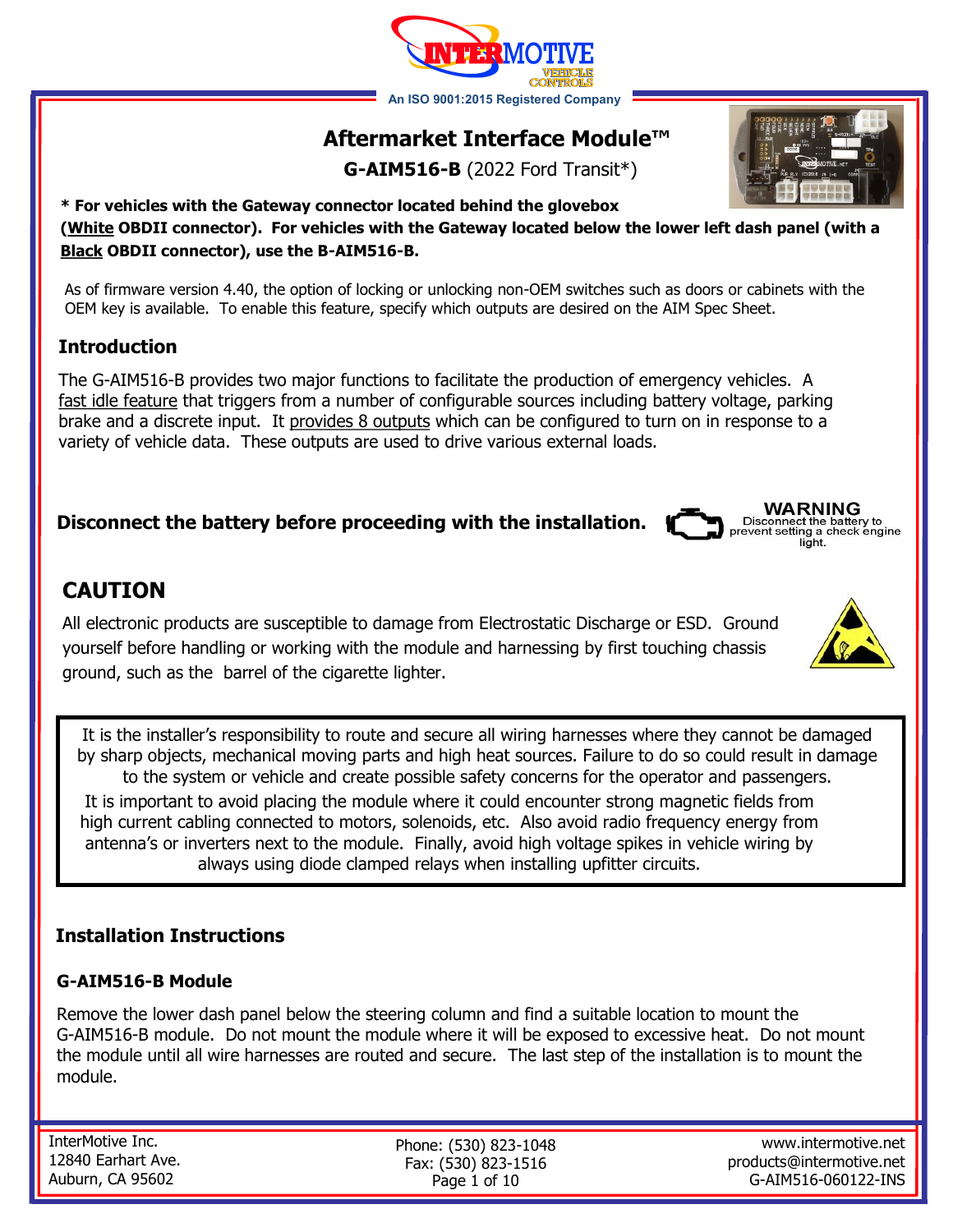# **Installation Instructions** (continued)

## **Gateway Plug and Play Harness (6-pin connector)**

- 1. Locate the vehicles Gateway Module. It will be mounted behind the glove compartment.
- 2. Press the tabs inward on the sides of the glove compartment and fully lower it.
- 3. Remove the 3 nuts securing the Gateway module to the vehicle.
- 4. Remove the 26-pin connector from the side of the Gateway module and plug into the mating connector on the G-AIM516-B harness.
- 5. Plug the male 26-pin connector from the G-AIM516-B harness into the Gateway module.
- 6. Reinstall the Gateway module and the glove compartment.
- 7. Plug the free end of the Data Link harness into the mating 6-pin connector on the G-AIM516-B module.







#### **Fast Idle**

The fast idle system controls engine idle RPM in response to a number of triggers in order to increase electrical and mechanical output of the vehicle. By default, gas engines idle at 1500 RPM while diesel engines idle at 1200 RPM.

### **Fast Idle Engage Input (4-Pin Connector)**

Attach the G-AIM516-B Harness connector Pin #1 Green/White wire on the 4 pin connector to any equipment that provides a ground signal when the fast idle needs to be engaged. (PTO, pump, etc….)

| <b>Fast Idle Triggers</b>  |                                       |                                            |  |
|----------------------------|---------------------------------------|--------------------------------------------|--|
| <b>Trigger Name</b>        | <b>Trigger Conditions</b>             | <b>Disable Conditions</b>                  |  |
| Manual Engage Input        | Fast Idle Engage Input wire activated | Fast Idle Engage Input wires not active    |  |
| VBAT Low (if enabled)      | VBAT $<$ 12.5V (default)              | VBAT $> 13.5V$ for $> 5$ minutes (default) |  |
| Parking Brake (if enabled) | Parking Brake applied                 | Parking Brake Released                     |  |

### **Fast Idle Preconditions**

The following preconditions must be met prior to initiating Fast Idle operation:

- Vehicle speed zero
- Transmission in Park
- Accelerator pedal not applied
- Engine Coolant temperature less than 230ºF
- Engine RPM must be greater than 200 and less than 2800
- Service Brake not applied
- Parking Brake must be applied if this feature is enabled

| InterMotive Inc.   | Phone: (530) 823-1048 | www.intermotive.net      |
|--------------------|-----------------------|--------------------------|
| 12840 Earhart Ave. | Fax: (530) 823-1516   | products@intermotive.net |
| Auburn, CA 95602   | Page 2 of 10          | G-AIM516-060122-INS      |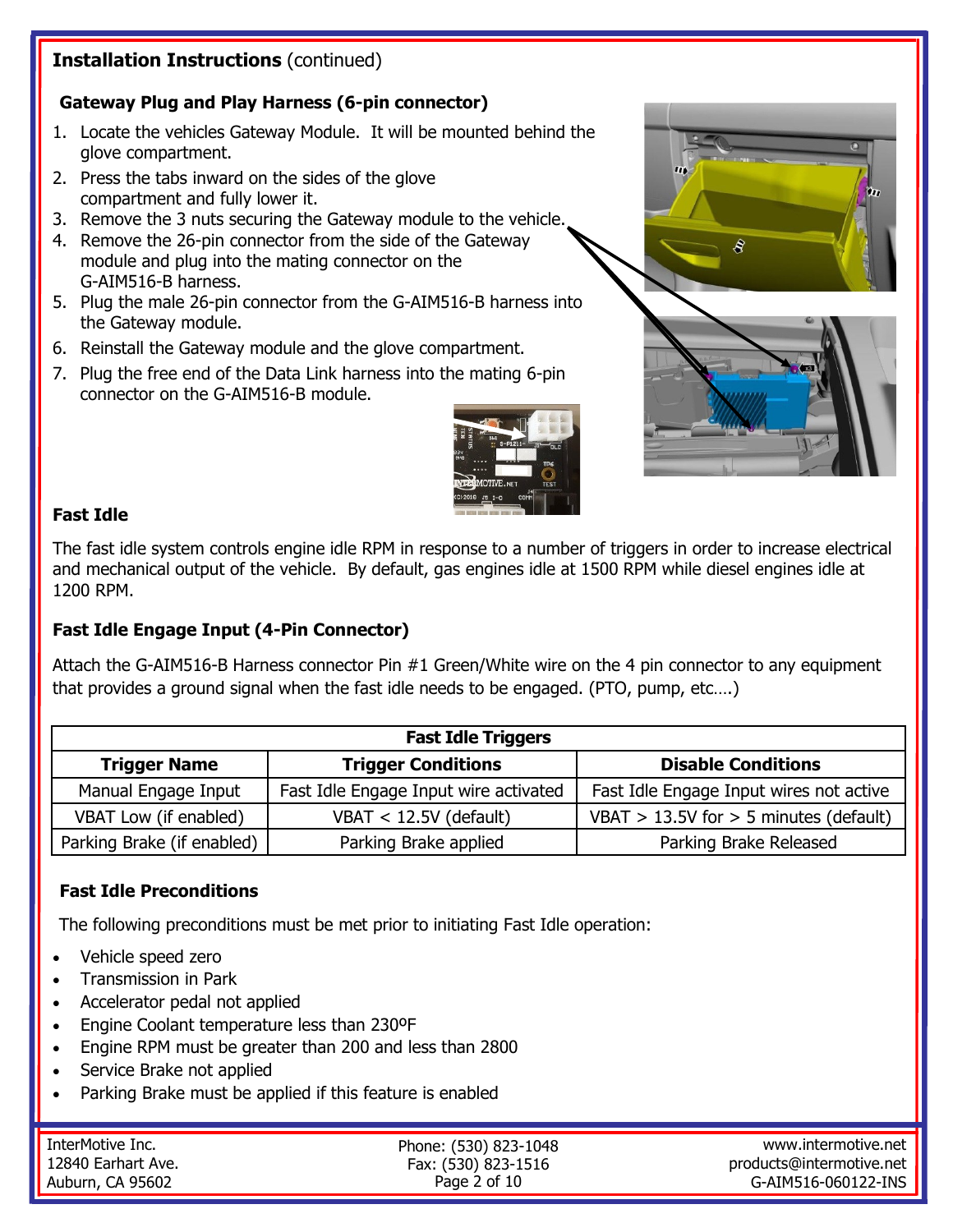#### **Pin Mode— AIM Application**

Outputs can be configured from the factory for various modes, as described below. Momentary mode is the most commonly used, where an output is 'active' only when the proper conditions have been met.

**Momentary**: Output follows condition set but with a turn on delay, and a turn off delay. Setting 'On Delay' and 'Off Delay' to zero causes the output pin to simply "follow" the condition set being true (ON) and false (OFF).

> Pin Mode  $\bullet$  Off Delay (s) 0  $\blacktriangleright$  On Delay (s) 0 Momentary

Latching: This mode will latch an output pin ON, starting 'On Delay' seconds after the conditions are met, and will keep it ON even after the conditions are no longer true. It will then latch the output OFF, following 'Off Delay' seconds after the conditions are met again. Think of it as toggle on—toggle off. The simplest use would be when using a momentary button as the only input condition and setting the Delays to zero. Thus a load could be turned on by pushing a momentary button, and turned back off by pushing the button a second time.

> $\bullet$  Off Delay (s) 0 Pin Mode Latching  $\blacktriangleright$  On Delay (s) 0

**Time Hold**: The output pin goes ON after the conditions become true, and stays ON for the selected 'On Time', regardless of the conditions. Off Time is Not Applicable.

> Pin Mode Time Hold  $\bullet$  Off Time (s) On Time  $(s)$  0

**Time Delay**: Output is turned ON after the selected 'delay' time after the conditions are met. It stays on for selected 'On time', regardless of input conditions.

> Pin Mode Time Delay Delay (s)  $|0\rangle$  $\bullet$  On Time (s) 0  $\blacktriangledown$

**Flashing—Momentary**: Used for creating a flashing output. When conditions are met, output flashes. When conditions are no longer met, flashing stops. Flashing ON and OFF times (duty cycle) are controlled by entering the following values.

> Pin Mode Flashing - Momentary  $\bullet$  Off Time (.1s) 0  $\bullet$  On Time (.1s) 0

**Flashing - Latching**: Same as above, except flashing will continue after conditions are no longer true, and will stop when conditions become true again—toggle ON, toggle OFF. Duty cycle is controlled by the ON and OFF times.

> Pin Mode Flashing - Latching  $\bullet$  Off Time (.1s) 0  $\blacktriangleright$  On Time (.1s) 0

InterMotive Inc. 12840 Earhart Ave. Auburn, CA 95602

Phone: (530) 823-1048 Fax: (530) 823-1516 Page 3 of 10

www.intermotive.net products@intermotive.net G-AIM516-060122-INS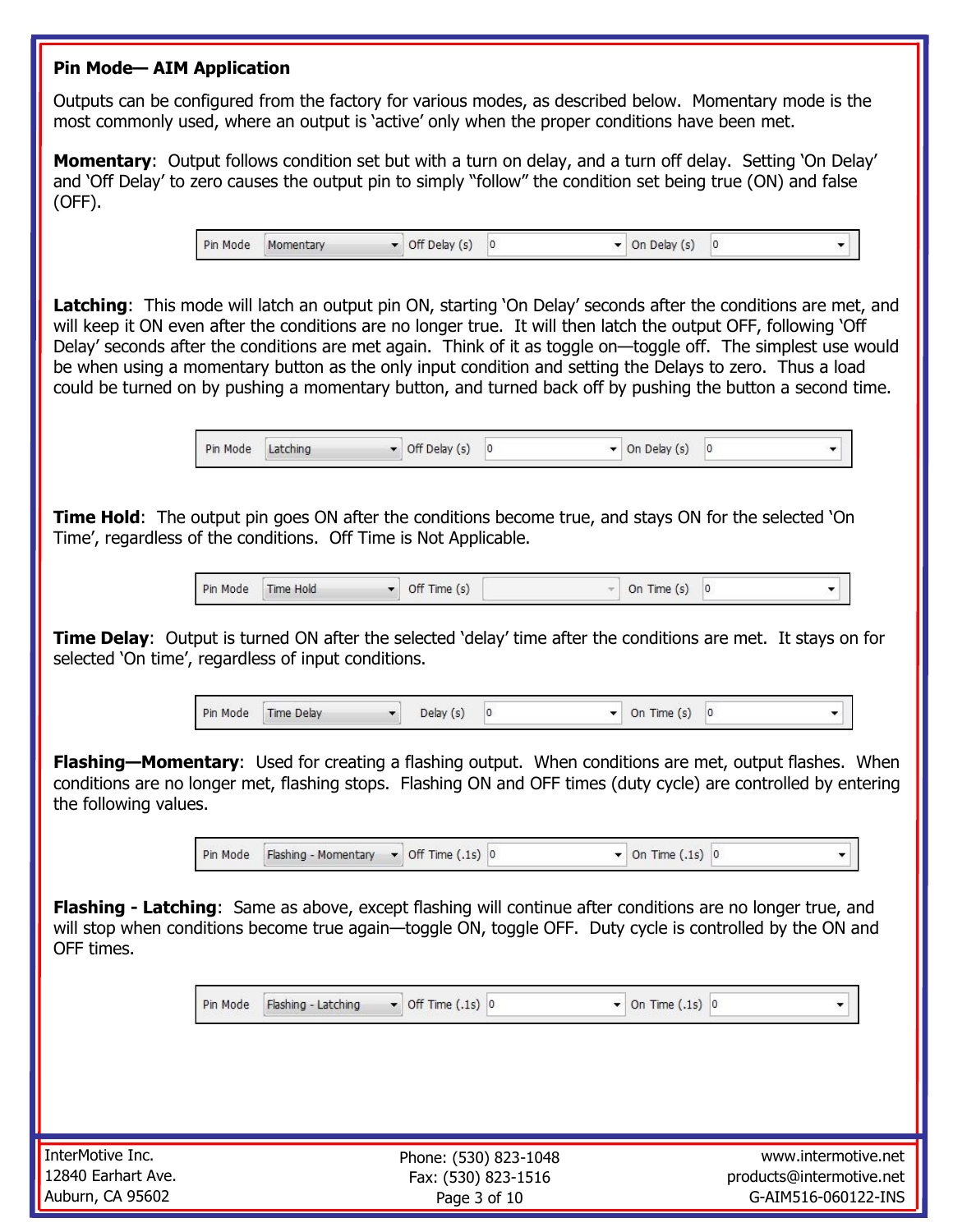### **G-AIM516-B Output pin-out definition**

Outputs 2 through 8 are configurable by Intermotive as either active high (12V) or active low (ground). Each of these outputs are rated at 1/2A and are intended to drive relay coils or other low current loads. Output 1 is a high current (8A max.) output and should be fused. The output sense for Output 1 (Pin #2 Purple wire on the 4 pin connector) depends on the input at Pin #4 (Tan wire) on the 4 pin connector (i.e., 12V on Pin #4 will output 12V on Pin #2 when Output 1 is active).

The 8 outputs are defined as follows:

- Pin #1 (Yellow wire) SEIC Output (2020 Transit Diesel Only)
- Pin #2 (Green wire) Output 2
- Pin #3 (White wire) Output 3
- Pin #4 (Gray wire) Output 4
- $\bullet$  Pin #5 N/C
- Pin  $#6$  N/C
- Pin  $#7$  Red (Jumper to pin  $#12$ )
- Pin #8 (Brown wire) Output 5
- Pin #9 (Orange wire) Output 6
- Pin #10 (Blue wire) Output 7
- Pin #11 (Yellow wire) Output 8
- Pin #12 Red (Jumper to pin #7)
- Pin #1 (Green/White Wire) General Purpose Input 1
- Pin #2 (Purple) Output 1
- Pin #3 (Pink) General Purpose Input 2 (Optional)
- Pin #4 (Tan wire) Output 1 Source

Connect the desired outputs to vehicle equipment as needed. Tape up unused leads. When connecting to relays, use relays with appropriate kick-back suppression, such as Digikey #PB682-ND. Unsuppressed relays will induce very high voltage spikes throughout modern vehicle's sensitive computer electronics and should not be used, per Ford, GM, SAE, etc.

By default, all outputs are active low and configured as follows:

- Output #1 (Purple wire) Engine Cranking
- Output  $#2$  (Green wire)  $TR = Park$
- Output #3 (White wire) Parking Brake Applied
- Output  $#4$  (Gray wire) TR = Reverse
- Output #5 (Brown wire) Ignition On
- Output #6 (Orange wire) Engine Running
- Output #7 (Blue wire) Right Turn Signal On
- Output #8 (Yellow wire) Left Turn Signal On

| r i s |  |  |  |
|-------|--|--|--|
|       |  |  |  |

Back of Connector

| 4 | 3 |
|---|---|
| 2 |   |

Back of Connector

InterMotive Inc. 12840 Earhart Ave. Auburn, CA 95602

Phone: (530) 823-1048 Fax: (530) 823-1516 Page 4 of 10

www.intermotive.net products@intermotive.net G-AIM516-060122-INS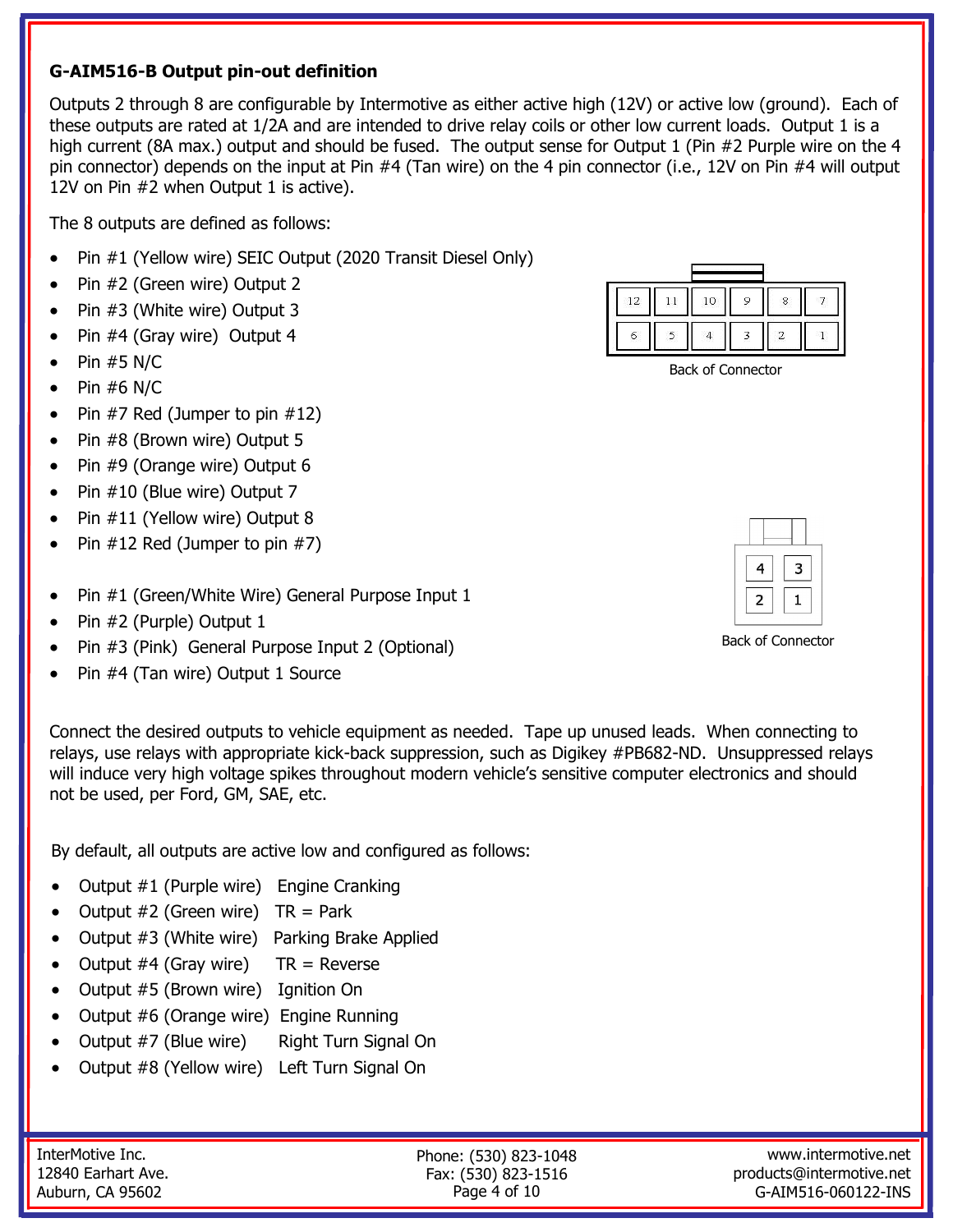# **Door Unlock**

Locate BCM connector C2280C under the steering column and tap into Pin56 (Violet/Grey) wire. Momentarily (greater than half a second) applying a ground signal to that wire causes all doors to Unlock.

# **Non-OEM Switch Lock/Unlock** (Key in or out of Ignition)

The G-AIM516-B can lock/unlock non-OEM switches (doors, cabinets, etc.) using the OEM key fob. Depending on the configuration, the lock and unlock outputs will be configured to 2 of the 8 outputs on the 12-pin connector. Each output is rated at 1/2A and is intended to drive relay coils or other low current loads. When the key is in or out of the ignition, press the OEM key fob lock or unlock button 2 times to lock or unlock the non-OEM switches.

# **Reconnect the vehicle battery**

Phone: (530) 823-1048 Fax: (530) 823-1516 Page 5 of 10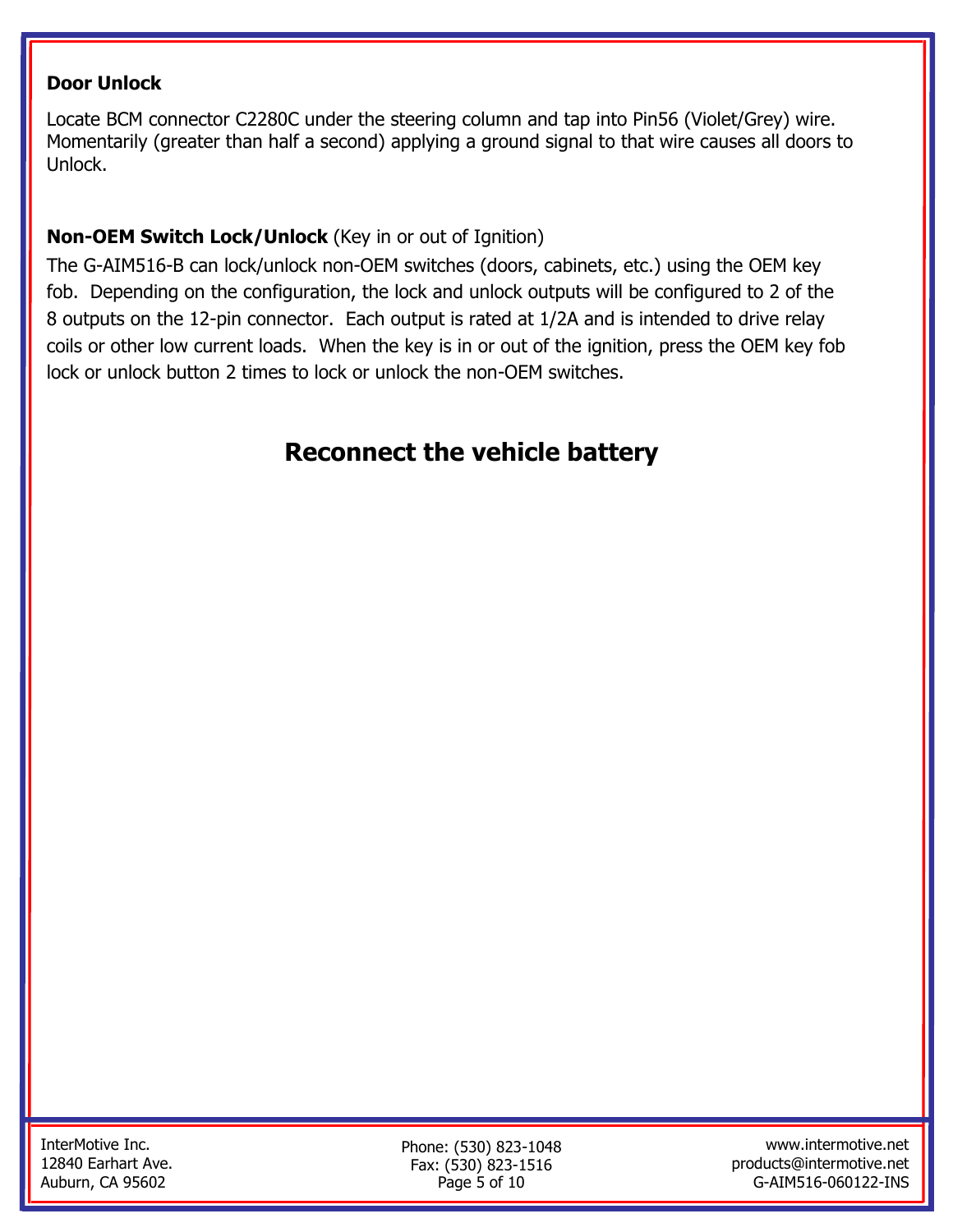**During VIN acquisition:** Scrolling LED's between LED1 and LED5 indicate an error occurred while acquiring the VIN.

Verify that the chassis is supported by this product. If work was recently performed on this chassis, the VIN may have been cleared in the PCM.

A lit LED between LED 1 and LED 5 will indicate the following:

| I FD 1 | <b>Manufacturer Error</b> |
|--------|---------------------------|
| I FD2  | <b>Model Error</b>        |
| I FD3  | <b>Engine Error</b>       |
| I FD4  | <b>Model Year Error</b>   |
| I FD5  | <b>VIN Error</b>          |

# **Post Installation System Operation Test**

Perform the following tests before actually mounting the module, to allow easy viewing of the diagnostic LED's, if needed.

- 1. Place transmission in Park and start the engine. **Note**: Vehicle may enter Fast Idle if VBAT is low. Either wait to see if the battery charges and Fast Idle stops, or place a charger on the vehicle to disable the VBAT low trigger to allow testing of other triggers.
- 2. Manually engage the Fast Idle Input by having aftermarket vehicle equipment ground the Input wire. Engine speed will increase to the set RPM level. If this does not occur, check harness connections. Also see diagnostics below.
- 3. When Fast Idle is engaged, keep the Input wire grounded, and depress the Service Brake for 1 second. Fast idle will temporarily disengage anytime the Service Brake is pressed, and will automatically reengage after approximately 2 seconds once the Brake pedal is released.
- 4. Place transmission shift lever in the "Neutral" position. (Input wire still grounded). Verify the vehicle does not go into Fast Idle.
- 5. Verify outputs 1-8 are working correctly.

If the G-AIM516-B fails any of the above tests, check harnesses and review instructions, or check diagnostics below. If necessary, call InterMotive Technical Support at (530) 823-1048.

Phone: (530) 823-1048 Fax: (530) 823-1516 Page 6 of 10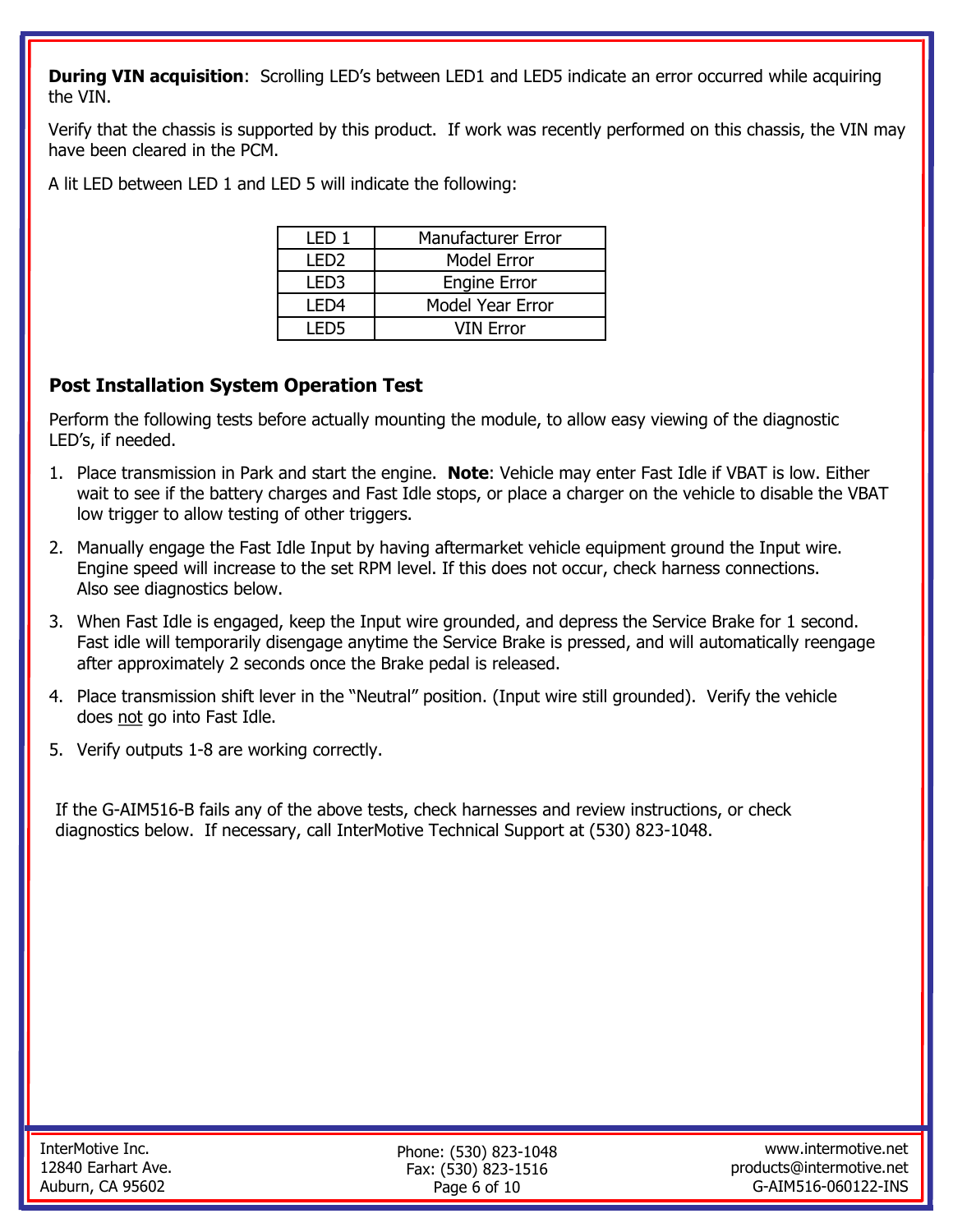### **Diagnostics**

Diagnostic mode is entered by momentarily pressing the Red "Test" button on the module. The module provides diagnostic LEDs which illuminate according to the following table. To exit this mode simply cycle the key or momentarily press the Red "Test" button again.



| LED #         | <b>Diagnostic Mode LED</b><br><b>Descriptions</b> |
|---------------|---------------------------------------------------|
| 1             | Output 1 is On                                    |
| 2             | Output 2 is On                                    |
| 3             | Output 3 is On                                    |
| 4             | Output 4 is On                                    |
| 5             | Output 5 is On                                    |
| 6             | Output 6 is On                                    |
| 7             | Output 7 is On                                    |
| 8             | Output 8 is On                                    |
| 9             | Fast Idle Input Active                            |
| 10            | Door Unlock Input Active                          |
|               | Continuously flashes two                          |
| <b>STATUS</b> | digit status codes. See                           |
|               | Status Code table                                 |

## **Fast Idle Status Codes**

Status Codes provide the current status of the Fast Idle system. The on-board "Status" LED will flash a 2-digit code as shown in the table. The first digit will flash, wait one second, flash the second digit, then wait four seconds before the next code. The Status Codes continue to flash until the module is reset (cycle key), or the test input is momentarily grounded again.

| <b>AFIS Status Codes</b> |                            |  |
|--------------------------|----------------------------|--|
| Status<br>Code           | <b>Description</b>         |  |
| $1 - 1$                  | Ready for fast idle        |  |
| $2 - 3$                  | Triggered: Parking Brake   |  |
| $2 - 4$                  | Triggered: VBAT Low        |  |
| 2-8                      | Triggered: Engage Input    |  |
| $3 - 1$                  | RPM > 2800                 |  |
| $3-2$                    | RPM < 200                  |  |
| $3 - 3$                  | $TR not = to PARK$         |  |
| $3 - 4$                  | VSS $not = to 0$ MPH       |  |
| $3 - 5$                  | Service Brake applied      |  |
| 3-6                      | TFT > 250                  |  |
| $3 - 7$                  | Need to cycle TR           |  |
| 3-8                      | $ECT > 230$ <sup>o</sup> F |  |
| $3-9$                    | Need to Apply PB           |  |
| $3 - 10$                 | <b>No Security Access</b>  |  |

### **G-AIM516-B Module Mounting**

Ensure all harness are properly connected and routed, and are not hanging below the dash area. Mount the G-AIM516-B module using screws or double sided tape. Reinstall the lower dash panel.

Phone: (530) 823-1048 Fax: (530) 823-1516 Page 7 of 10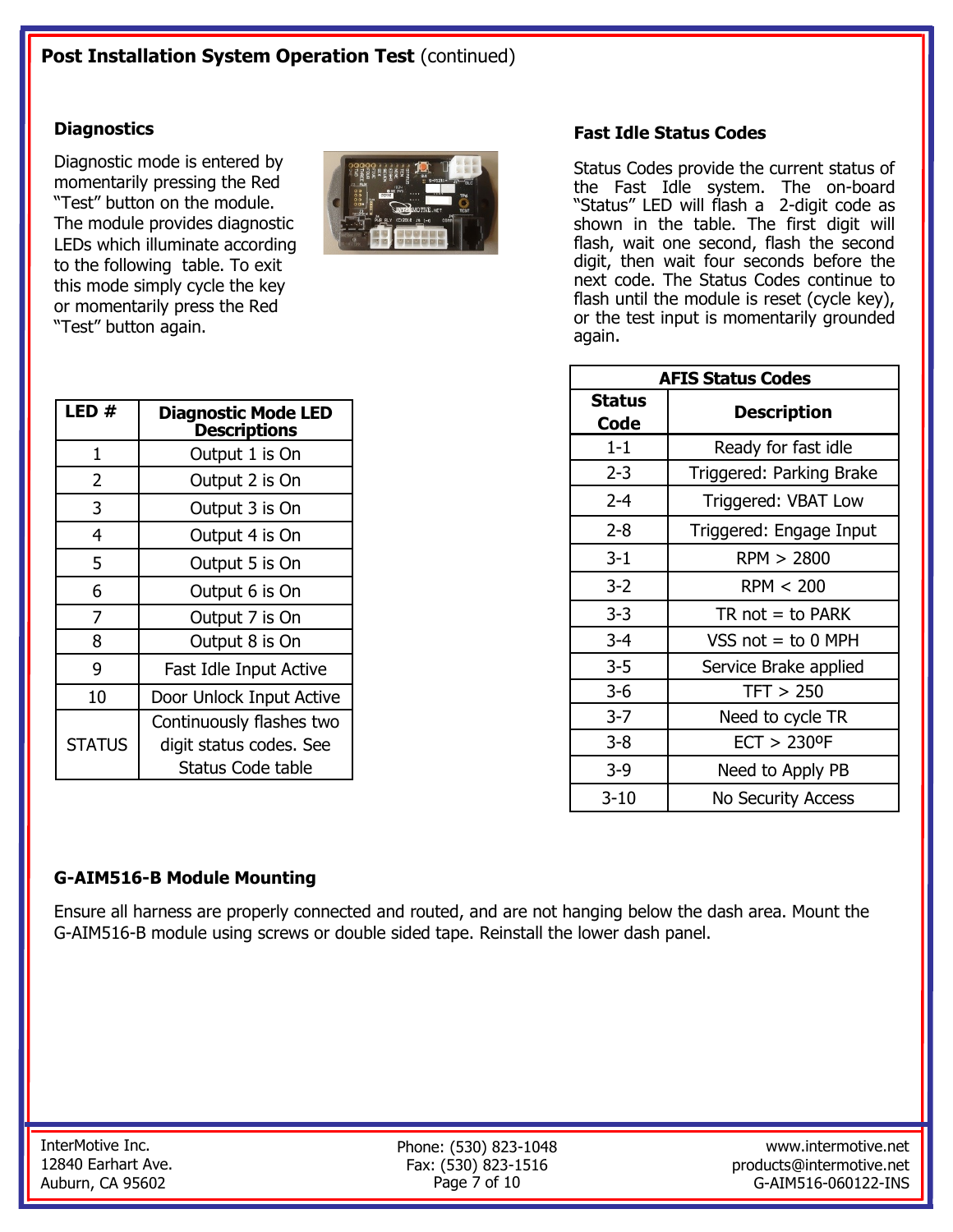

# **LEAVE IN VEHICLE Operating Instructions - Aftermarket Interface Module™**

**G-AIM516-B** (2022 Ford Transit\*)

**\* For vehicles with the Gateway connector located behind the glovebox (White OBDII connector). For vehicles with the Gateway located below the lower left dash panel (with a Black OBDII connector), use the B-AIM516-B.** 

# **System Operation**

The G-AIM516-B provides two major functions to facilitate the production of emergency vehicles. It provides a fast idle feature that triggers from a number of configurable sources including battery voltage, parking brake and a discrete input. It provides 8 outputs which can be configured to turn on in response to a variety of vehicle data. These outputs are used to drive various external loads.

### **Fast Idle**

The fast idle system controls engine idle RPM in response to a number of triggers in order to increase electrical and mechanical output of the vehicle. By default, gas engines idle at 1500 RPM while diesel engines idle at 1200 RPM.

| <b>Fast Idle Triggers</b>  |                                       |                                            |  |
|----------------------------|---------------------------------------|--------------------------------------------|--|
| <b>Trigger Name</b>        | <b>Trigger Conditions</b>             | <b>Disable Conditions</b>                  |  |
| Manual Engage Input #1     | Fast Idle Engage Input wire activated | Fast Idle Engage Input wires not active    |  |
| VBAT Low (if enabled)      | $VBAT < 12.5V$ (default)              | VBAT $> 13.5V$ for $> 5$ minutes (default) |  |
| Parking Brake (if enabled) | Parking Brake applied                 | Parking Brake Released                     |  |

## **Fast Idle Preconditions**

The following preconditions must be met prior to initiating Fast Idle operation:

- Vehicle speed zero
- Transmission in Park
- Accelerator pedal must not be applied
- Engine Coolant temperature less than 230ºF
- Engine RPM must be greater than 200 and less than 2800
- Service Brake not applied
- Parking Brake must be applied if this feature is enabled

| InterMotive Inc.   |
|--------------------|
| 12840 Earhart Ave. |
| Auburn, CA 95602   |

Phone: (530) 823-1048 Fax: (530) 823-1516 Page 8 of 10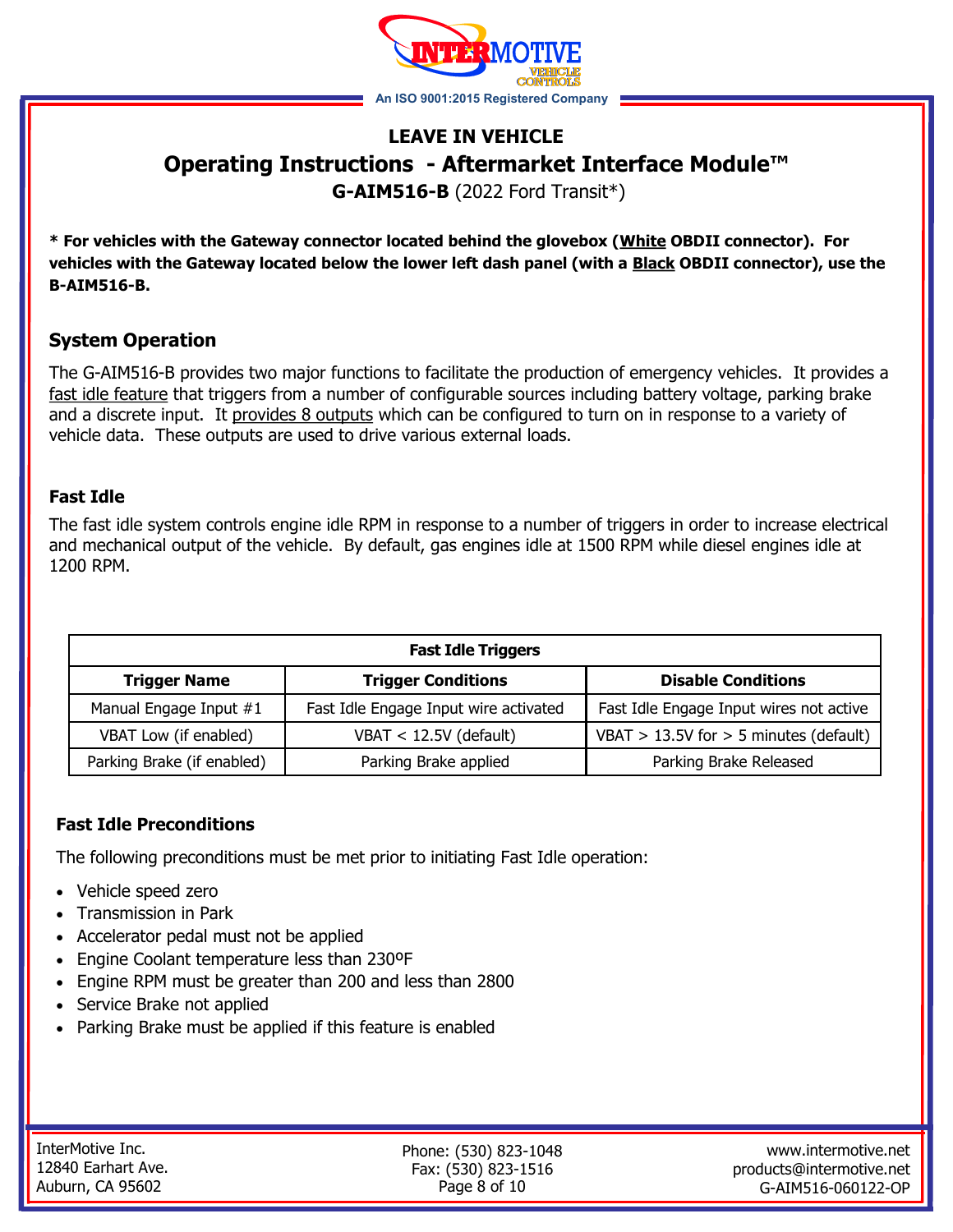# **Operating Instructions (continued)**

## **Door Unlock**

Locate BCM connector C2280C under the steering column and tap into Pin56 (Violet/Grey) wire. Momentarily (greater than half a second) applying a ground signal to that wire causes all doors to Unlock.

# **Non-OEM Switch Lock/Unlock** (Key in or out of Ignition)

The G-AIM516-B can lock/unlock non-OEM switches (doors, cabinets, etc.) using the OEM key fob. When the key is in or out of the ignition, press the OEM key fob lock or unlock button 2 times to lock or unlock the non-OEM switches.

Phone: (530) 823-1048 Fax: (530) 823-1516 Page 9 of 10